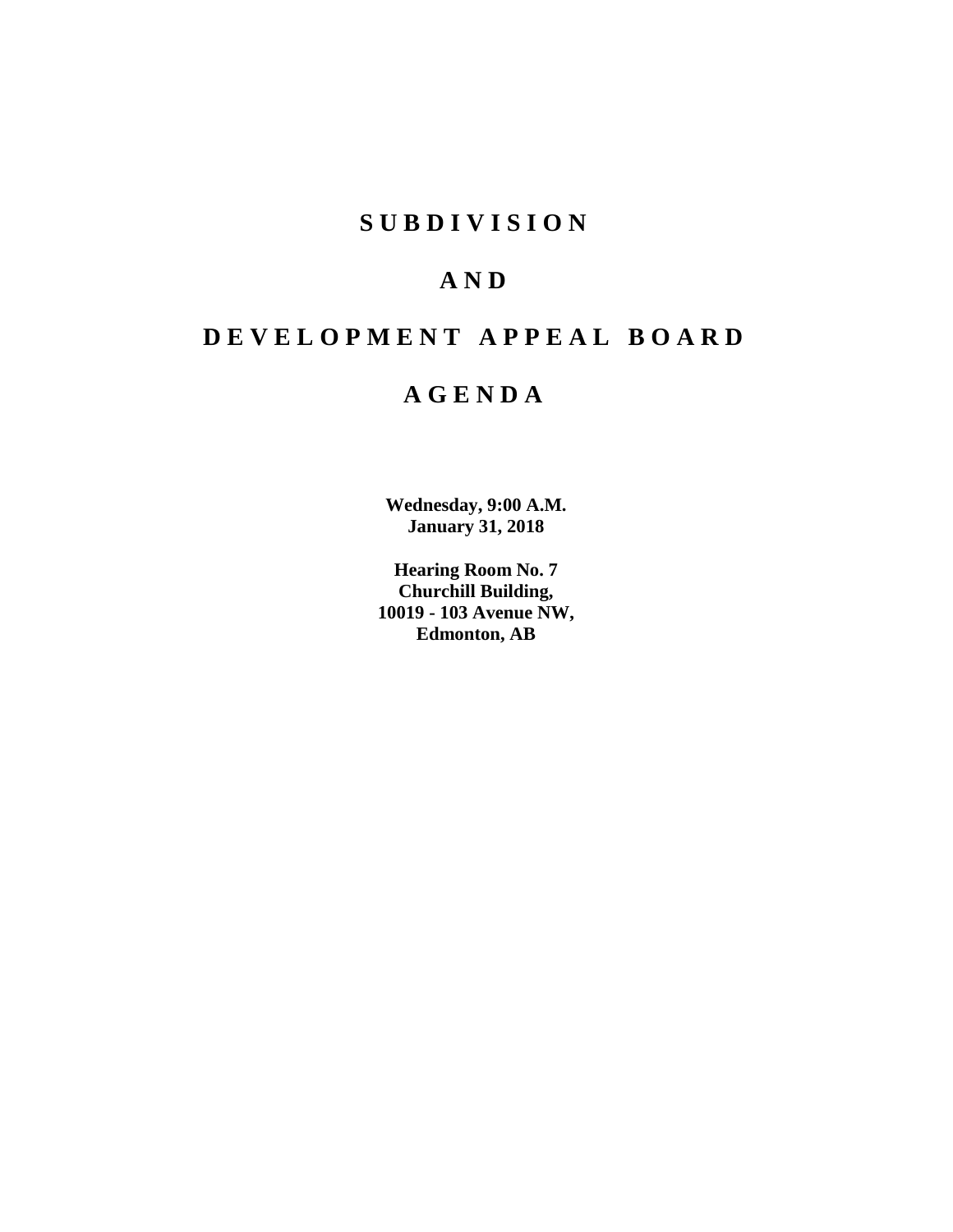# **SUBDIVISION AND DEVELOPMENT APPEAL BOARD HEARING ROOM NO. 7**

|   | 9:00 A.M.    | $SDAB-D-18-015$ | Construct an Accessory building (shed, 2.44m x)<br>$1.74m$ ).                                                                 |
|---|--------------|-----------------|-------------------------------------------------------------------------------------------------------------------------------|
|   |              |                 | 15922 - 94 Avenue NW<br>Project No.: 139257959-003                                                                            |
|   |              |                 |                                                                                                                               |
| H | $10:30$ A.M. | $SDAB-D-18-016$ | Construct a 3 Dwelling Apartment House and to<br>demolish the existing Single Detached House                                  |
|   |              |                 | 11007 - 85 Avenue NW<br>Project No.: 182128114-001                                                                            |
|   |              |                 |                                                                                                                               |
|   | NOTE:        |                 | Unless otherwise stated, all references to "Section numbers" refer to<br>the authority under the Edmonton Zoning Bylaw 12800. |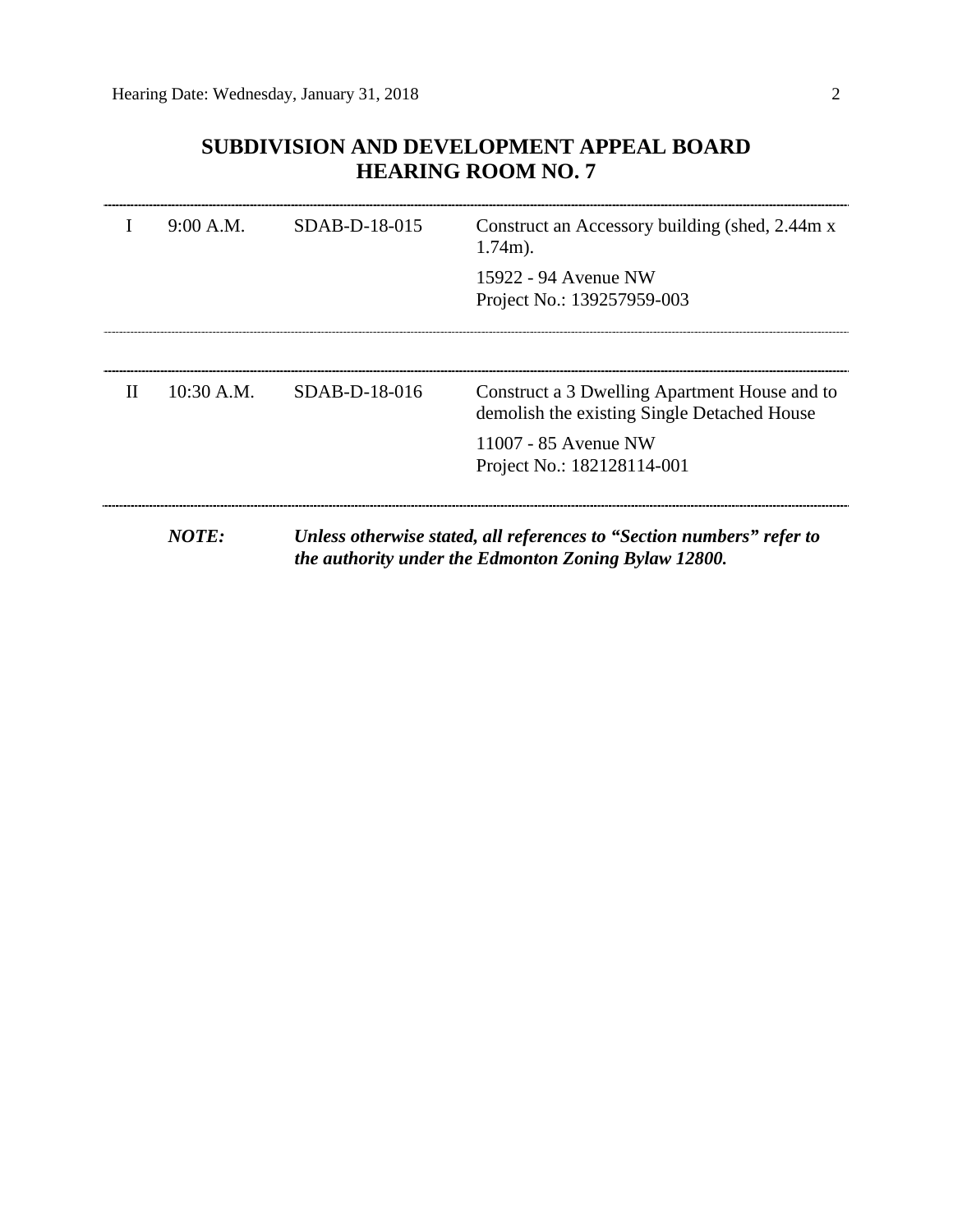| <b>ITEM I: 9:00 A.M.</b> |                                                        | FILE: SDAB-D-18-015                                               |
|--------------------------|--------------------------------------------------------|-------------------------------------------------------------------|
|                          | AN APPEAL FROM THE DECISION OF THE DEVELOPMENT OFFICER |                                                                   |
|                          | <b>APPELLANT:</b>                                      |                                                                   |
|                          | <b>APPLICATION NO.:</b>                                | 139257959-003                                                     |
|                          | <b>APPLICATION TO:</b>                                 | Construct an Accessory building (shed,<br>$2.44m \times 1.74m$ ). |
|                          | <b>DECISION OF THE</b><br>DEVELOPMENT AUTHORITY:       | Refused                                                           |
|                          | <b>DECISION DATE:</b>                                  | December 20, 2017                                                 |
|                          | <b>DATE OF APPEAL:</b>                                 | January 3, 2018                                                   |
|                          | MUNICIPAL DESCRIPTION<br>OF SUBJECT PROPERTY:          | 15922 - 94 Avenue NW                                              |
|                          | <b>LEGAL DESCRIPTION:</b>                              | Plan 2034KS Blk 32 Lot 60                                         |
|                          | ZONE:                                                  | RF1 Single Detached Residential Zone                              |
|                          | <b>OVERLAY:</b>                                        | MNO Mature Neighbourhood Overlay                                  |
|                          | <b>STATUTORY PLAN:</b>                                 | N/A                                                               |
|                          |                                                        |                                                                   |

# *Grounds for Appeal*

The Appellant provided the following reasons for appealing the decision of the Development Authority:

- I bought the house with the shed. I had no idea that it was nonconforming.

- As you can see from the pictures, the shed does not interfere with anything.

- The neighbours have no problem with the shed.

- From the front, it looks like part of the house.

- I am on a fixed income and cannot afford removal, etc.

- It is a sound structure; well built.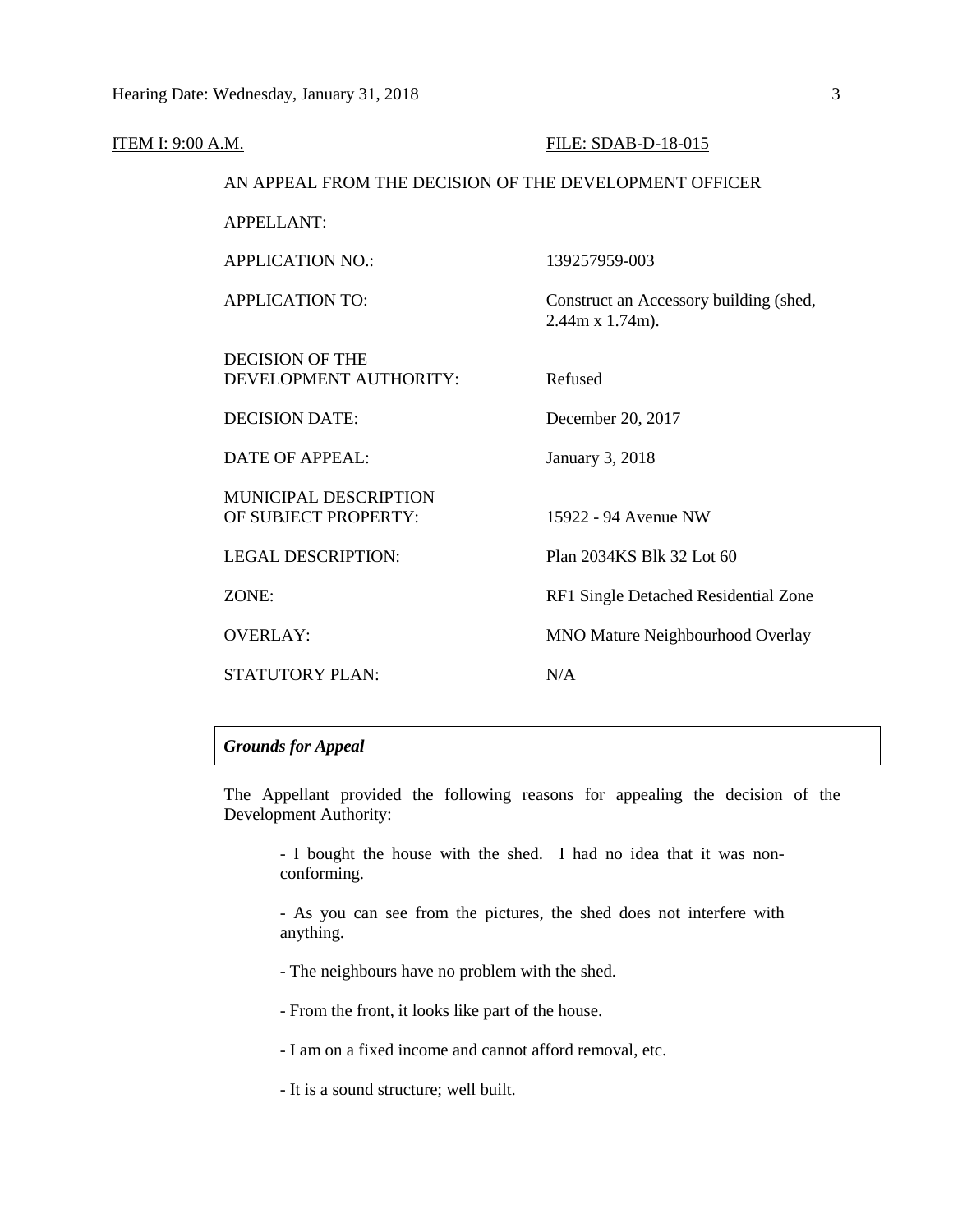### **Board Officer Comments**

The Appellant states that the subject property is non-conforming. Section 643 of the *Municipal Government Act,* RSA 2000, c M-26 states:

### **Non-conforming use and non-conforming buildings**

**643(1)** If a development permit has been issued on or before the day on which a land use bylaw or a land use amendment bylaw comes into force in a municipality and the bylaw would make the development in respect of which the permit was issued a non-conforming use or non-conforming building, the development permit continues in effect in spite of the coming into force of the bylaw.

**(2)** A non-conforming use of land or a building may be continued but if that use is discontinued for a period of 6 consecutive months or more, any future use of the land or building must conform with the land use bylaw then in effect.

**(3)** A non-conforming use of part of a building may be extended throughout the building but the building, whether or not it is a non-conforming building, may not be enlarged or added to and no structural alterations may be made to it or in it.

**(4)** A non-conforming use of part of a lot may not be extended or transferred in whole or in part to any other part of the lot and no additional buildings may be constructed on the lot while the non-conforming use continues.

**(5)** A non-conforming building may continue to be used but the building may not be enlarged, added to, rebuilt or structurally altered except

(a) to make it a conforming building,

(b) for routine maintenance of the building, if the development authority considers it necessary, or

(c) in accordance with a land use bylaw that provides minor variance powers to the development authority for the purposes of this section.

**(6)** If a non-conforming building is damaged or destroyed to the extent of more than 75% of the value of the building above its foundation, the building may not be repaired or rebuilt except in accordance with the land use bylaw.

**(7)** The land use or the use of a building is not affected by a change of ownership or tenancy of the land or building.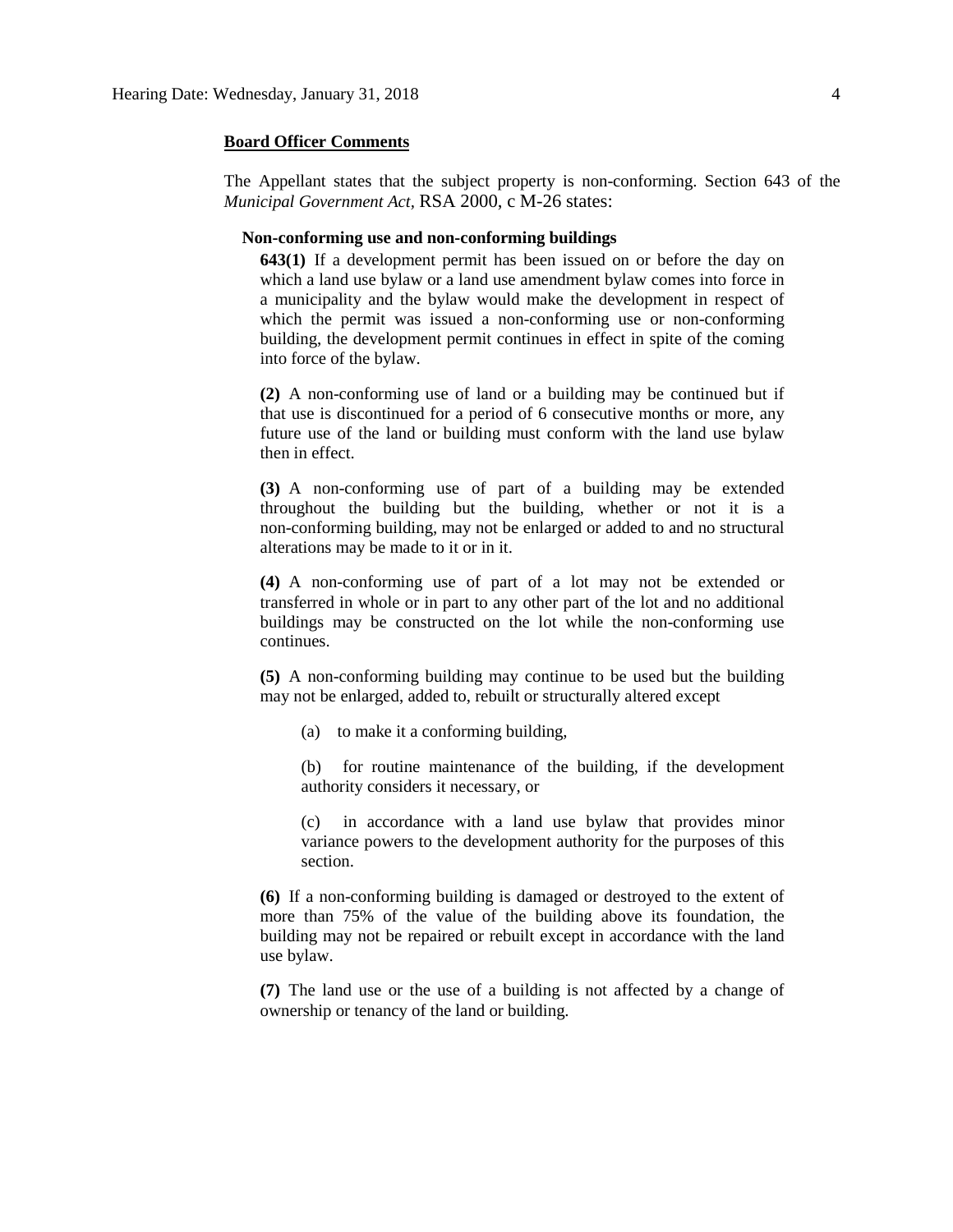## *General Matters*

# **Appeal Information:**

The *Municipal Government Act*, RSA 2000, c M-26 states the following:

### **Grounds for Appeal**

**685(1)** If a development authority

- (a) fails or refuses to issue a development permit to a person,
- (b) issues a development permit subject to conditions, or
- (c) issues an order under section 645,

the person applying for the permit or affected by the order under section 645 may appeal to the subdivision and development appeal board.

## **Appeals**

**686(1)** A development appeal to a subdivision and development appeal board is commenced by filing a notice of the appeal, containing reasons, with the board,

- (a) in the case of an appeal made by a person referred to in section 685(1)
	- (i) with respect to an application for a development permit,
		- (A) within 21 days after the date on which the decision is made under section 642, […]

# **Hearing and Decision**

**687(3)** In determining an appeal, the subdivision and development appeal board

…

…

- (a.1) must comply with the land use policies;
- (a.2) subject to section 638, must comply with any applicable statutory plans;
- (a.3) subject to clause (d), must comply with any land use bylaw in effect;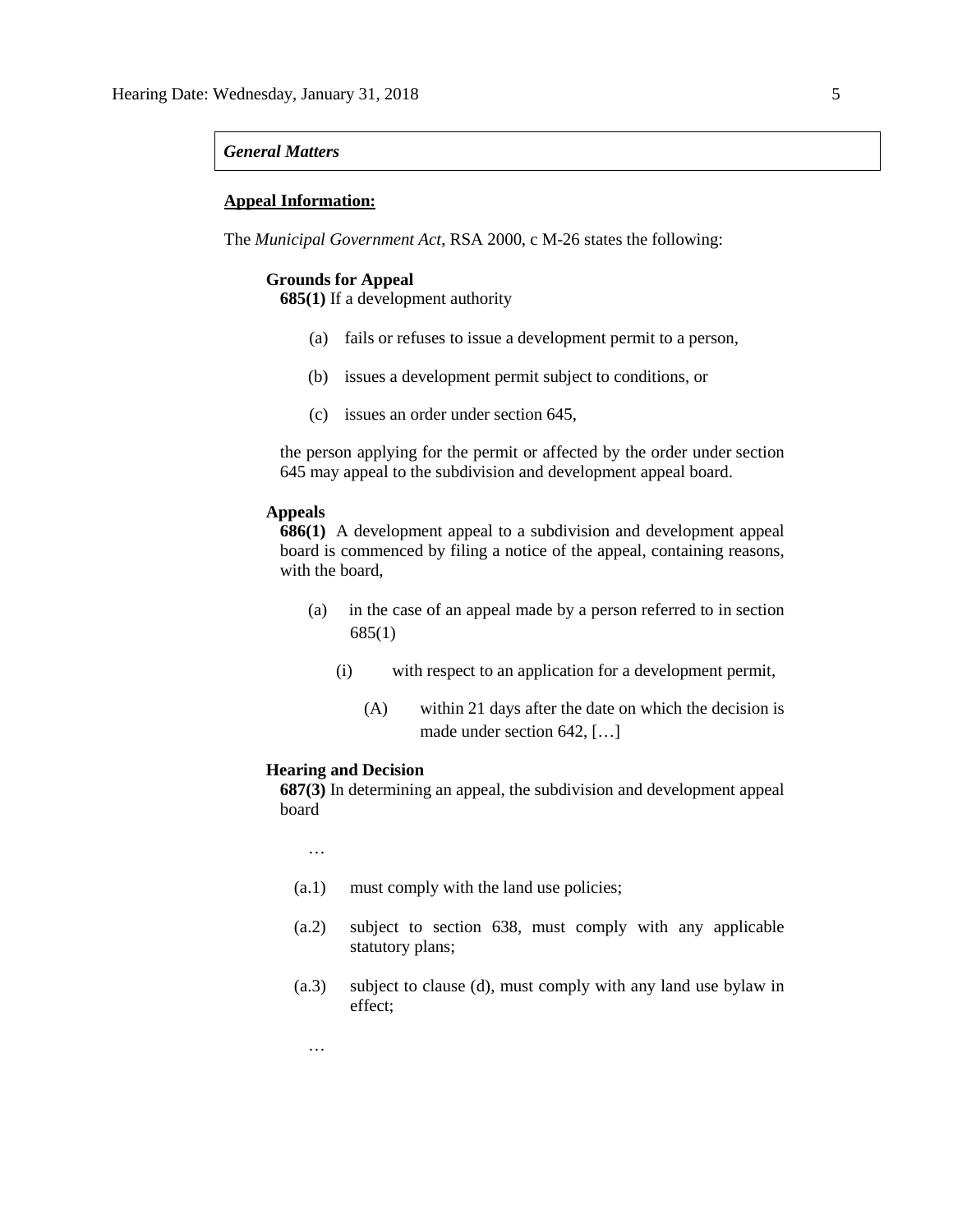- (c) may confirm, revoke or vary the order, decision or development permit or any condition attached to any of them or make or substitute an order, decision or permit of its own;
- (d) may make an order or decision or issue or confirm the issue of a development permit even though the proposed development does not comply with the land use bylaw if, in its opinion,
	- (i) the proposed development would not
		- (A) unduly interfere with the amenities of the neighbourhood, or
		- (B) materially interfere with or affect the use, enjoyment or value of neighbouring parcels of land,

and

(ii) the proposed development conforms with the use prescribed for that land or building in the land use bylaw.

## **General Provisions from the** *Edmonton Zoning Bylaw:*

Section 110.1 states that the **General Purpose** of the **RF1 Single Detached Residential Zone** is "to provide for Single Detached Housing while allowing other forms of small scale housing in the form of Secondary Suites, and Garden Suites, as well as Semidetached Housing and Duplex Housing under certain conditions."

Section 7.2(8) states:

**Single Detached Housing** means development consisting of a building containing only one Dwelling, which is separate from any other Dwelling or building. Where a Secondary Suite is a Permitted or Discretionary Use in a Zone, a building which contains Single Detached Housing may also contain a Secondary Suite. This Use includes Mobile Homes which conform to Section 78 of this Bylaw.

Section 6.1(2) states: "**Accessory** means, when used to describe a Use or building, a Use or building naturally or normally incidental, subordinate, and devoted to the principal Use or building, and located on the same lot or Site."

Section 814.1 states that the **General Purpose** of the **MNO Mature Neighbourhood Overlay** is "to regulate residential development in Edmonton's mature residential neighbourhoods, while responding to the context of surrounding development, maintaining the pedestrian-oriented design of the streetscape, and to provide an opportunity for consultation by gathering input from affected parties on the impact of a proposed variance to the Overlay regulations."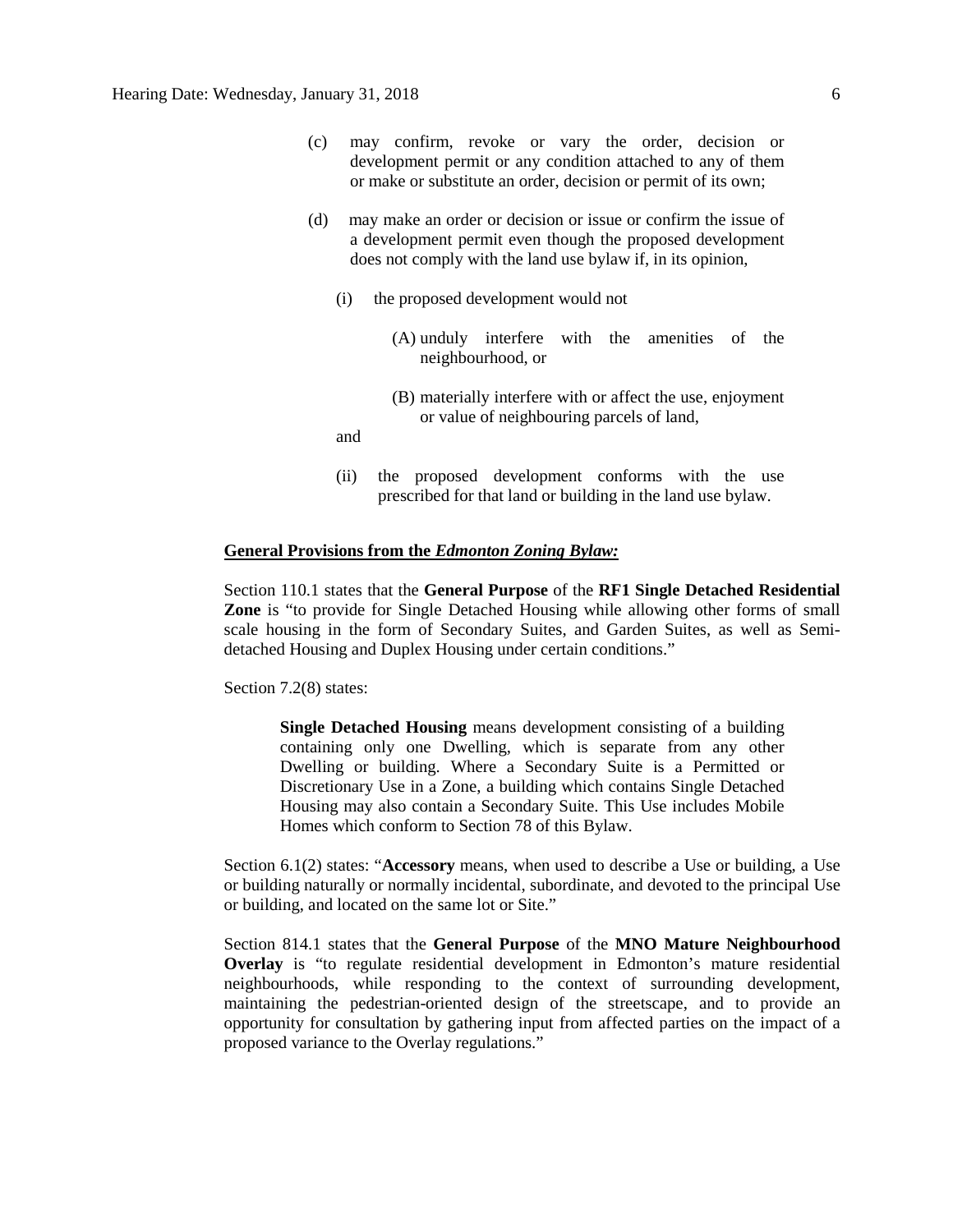# *Accessory Building Setbacks*

Section 50.3(5) provides in part:

5. Accessory buildings and structures shall be located on an Interior Site as follows:

- a. an Accessory building or structure shall be located not less than 18.0 m from the Front Lot Line, unless it complies with the Setback requirements for a principal building;
- b. an Accessory building or structure shall be located not less than 0.9 m from the Side Lot Line, except where it is a mutual Garage erected on the common property line to the satisfaction of the Development Officer, or where a Garage is placed on the common property line in accordance with the provisions of the RPL Zone, or where the Accessory building does not exceed the permitted fence Height;

# **Development Officer's Determination**

1. Accessory Building Setback - The shed is 8.1m from the front property line instead of 18.0m. (Section 50.3.5.a)\*

2. Accessory Building Setback - The shed is 0.0m from the side property line instead of 0.9 m. (Section 50.3.5.b)

\* Note: As the shed does not comply with the Setback requirements for a principal building, the shed must be at least 18.0m from the front lot line. (Section 50.3.5.a)

# *Separation Distance between Accessory Building and Principal Building*

Section 50.3(5)(c) states: "an Accessory building or structure shall be located not less than 0.9 m from a principal building and any other Accessory building or structure".

### **Development Officer's Determination**

3. Separation Distance - The shed is 0.0m from the House instead of 0.9 m. (Section 50.3.5.c)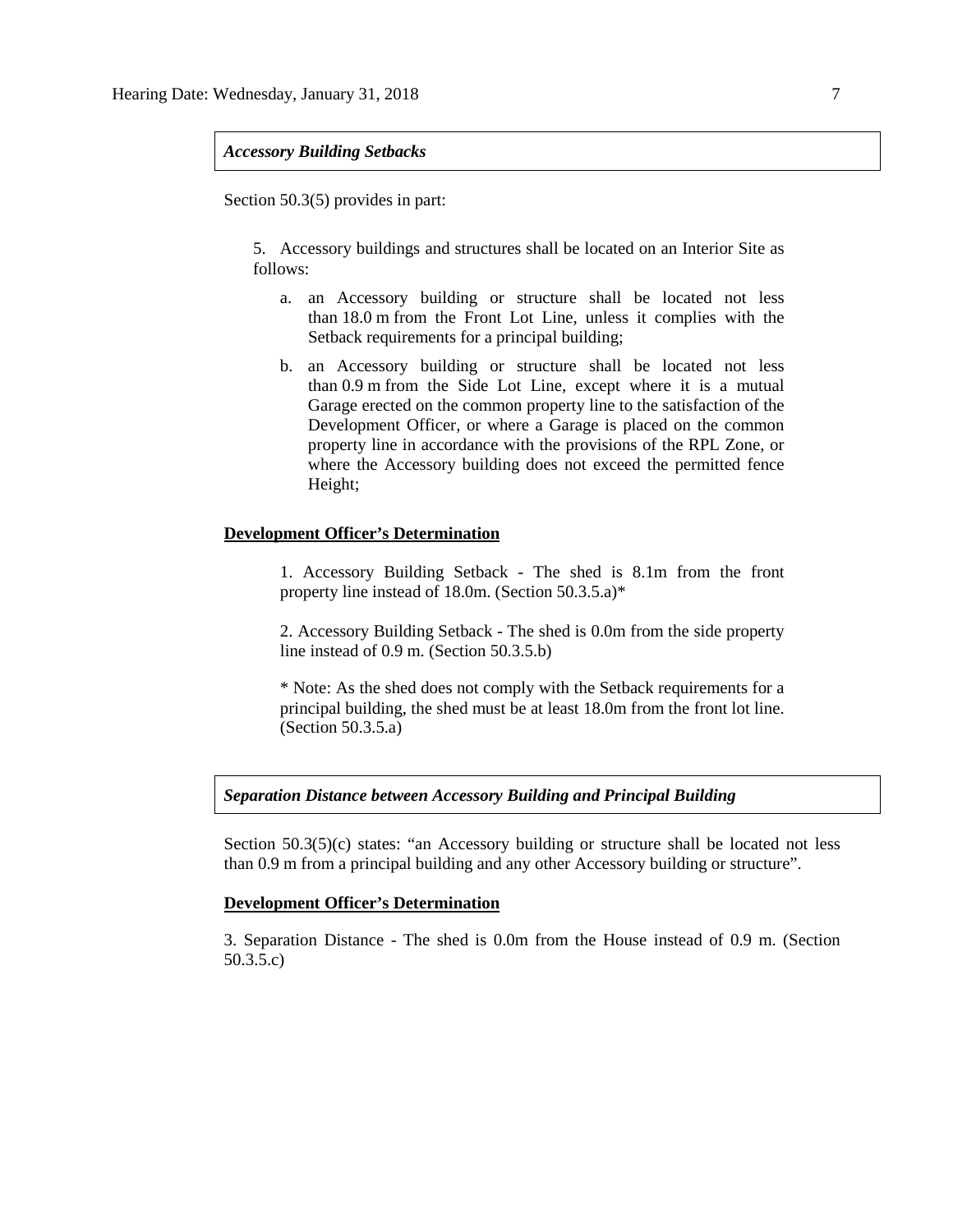# Notice to Applicant/Appellant

Provincial legislation requires that the Subdivision and Development Appeal Board issue its official decision in writing within fifteen days of the conclusion of the hearing. Bylaw No. 11136 requires that a verbal announcement of the Board's decision shall be made at the conclusion of the hearing of an appeal, but the verbal decision is not final nor binding on the Board until the decision has been given in writing in accordance with the *Municipal Government Act.*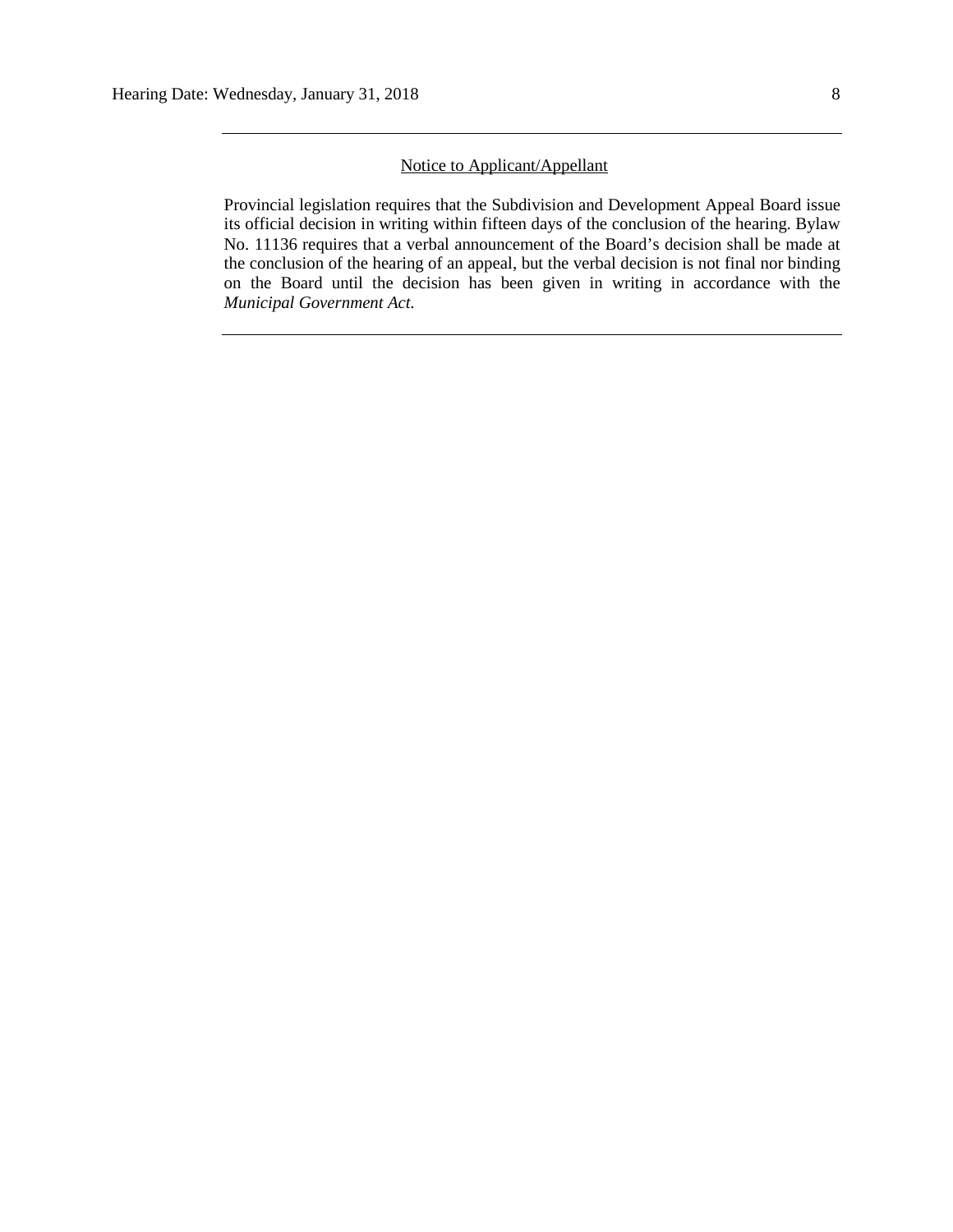| <b>Umönton</b>                                                                                                                                   | Project Number: 139257959-003<br><b>Application Date:</b><br>NOV 22, 2017                                                        |  |  |  |  |  |
|--------------------------------------------------------------------------------------------------------------------------------------------------|----------------------------------------------------------------------------------------------------------------------------------|--|--|--|--|--|
| <b>Application for</b>                                                                                                                           | Printed:<br>December 20, 2017 at 11:57 AM<br>$1$ of $2$<br>Page:                                                                 |  |  |  |  |  |
|                                                                                                                                                  | <b>Minor Development Permit</b>                                                                                                  |  |  |  |  |  |
| This document is a Development Permit Decision for the development application described below.                                                  |                                                                                                                                  |  |  |  |  |  |
| <b>Applicant</b><br>Property Address(es) and Legal Description(s)<br>15922 - 94 AVENUE NW                                                        |                                                                                                                                  |  |  |  |  |  |
|                                                                                                                                                  | Plan 2034KS Blk 32 Lot 60                                                                                                        |  |  |  |  |  |
|                                                                                                                                                  |                                                                                                                                  |  |  |  |  |  |
|                                                                                                                                                  |                                                                                                                                  |  |  |  |  |  |
| <b>Scope of Application</b>                                                                                                                      |                                                                                                                                  |  |  |  |  |  |
| To construct an Accessory building (shed, 2.44m x 1.74m).                                                                                        |                                                                                                                                  |  |  |  |  |  |
| <b>Permit Details</b>                                                                                                                            |                                                                                                                                  |  |  |  |  |  |
| # of Dwelling Units Add/Remove: 0                                                                                                                | <b>Class of Permit:</b>                                                                                                          |  |  |  |  |  |
| Client File Reference Number:                                                                                                                    | Lot Grading Needed?: N                                                                                                           |  |  |  |  |  |
| Minor Dev. Application Fee: Exterior Alterations (Res.)<br>Secondary Suite Included ?: N                                                         | New Sewer Service Required: N<br>Stat. Plan Overlay/Annex Area: Mature Neighbourhood Overlay                                     |  |  |  |  |  |
| I/We certify that the above noted details are correct.                                                                                           |                                                                                                                                  |  |  |  |  |  |
| Applicant signature:                                                                                                                             |                                                                                                                                  |  |  |  |  |  |
| <b>Development Application Decision</b><br>Refused                                                                                               |                                                                                                                                  |  |  |  |  |  |
| <b>Reason for Refusal</b><br>1. Accessory Building Setback - The shed is 8.1m from the front property line instead of 18.0m. (Section 50.3.5.a)* |                                                                                                                                  |  |  |  |  |  |
| 2. Accessory Building Setback - The shed is 0.0m from the side property line instead of 0.9 m. (Section 50.3.5.b)                                |                                                                                                                                  |  |  |  |  |  |
| 3. Separation Distance - The shed is 0.0m from the House instead of 0.9 m. (Section 50.3.5.c)                                                    |                                                                                                                                  |  |  |  |  |  |
| the front lot line. (Section 50.3.5.a)                                                                                                           | * Note: As the shed does not comply with the Setback requirements for a principal building, the shed must be at least 18.0m from |  |  |  |  |  |
| <b>Rights of Appeal</b><br>Chapter 24, Section 683 through 689 of the Municipal Government Amendment Act.                                        | The Applicant has the right of appeal within 14 days of receiving notice of the Development Application Decision, as outlined in |  |  |  |  |  |
| Issue Date: Dec 20, 2017<br>Development Authority: XIE, JASON                                                                                    | Signature:                                                                                                                       |  |  |  |  |  |
| Fees                                                                                                                                             |                                                                                                                                  |  |  |  |  |  |
| <b>Amount Paid</b><br><b>Fee Amount</b><br>Dev. Application Fee<br>\$166.00<br>\$166.00                                                          | <b>Date Paid</b><br>Receipt#<br>04636859<br>Nov 22, 2017                                                                         |  |  |  |  |  |
|                                                                                                                                                  |                                                                                                                                  |  |  |  |  |  |
|                                                                                                                                                  |                                                                                                                                  |  |  |  |  |  |
| <b>THIS IS NOT A PERMIT</b>                                                                                                                      |                                                                                                                                  |  |  |  |  |  |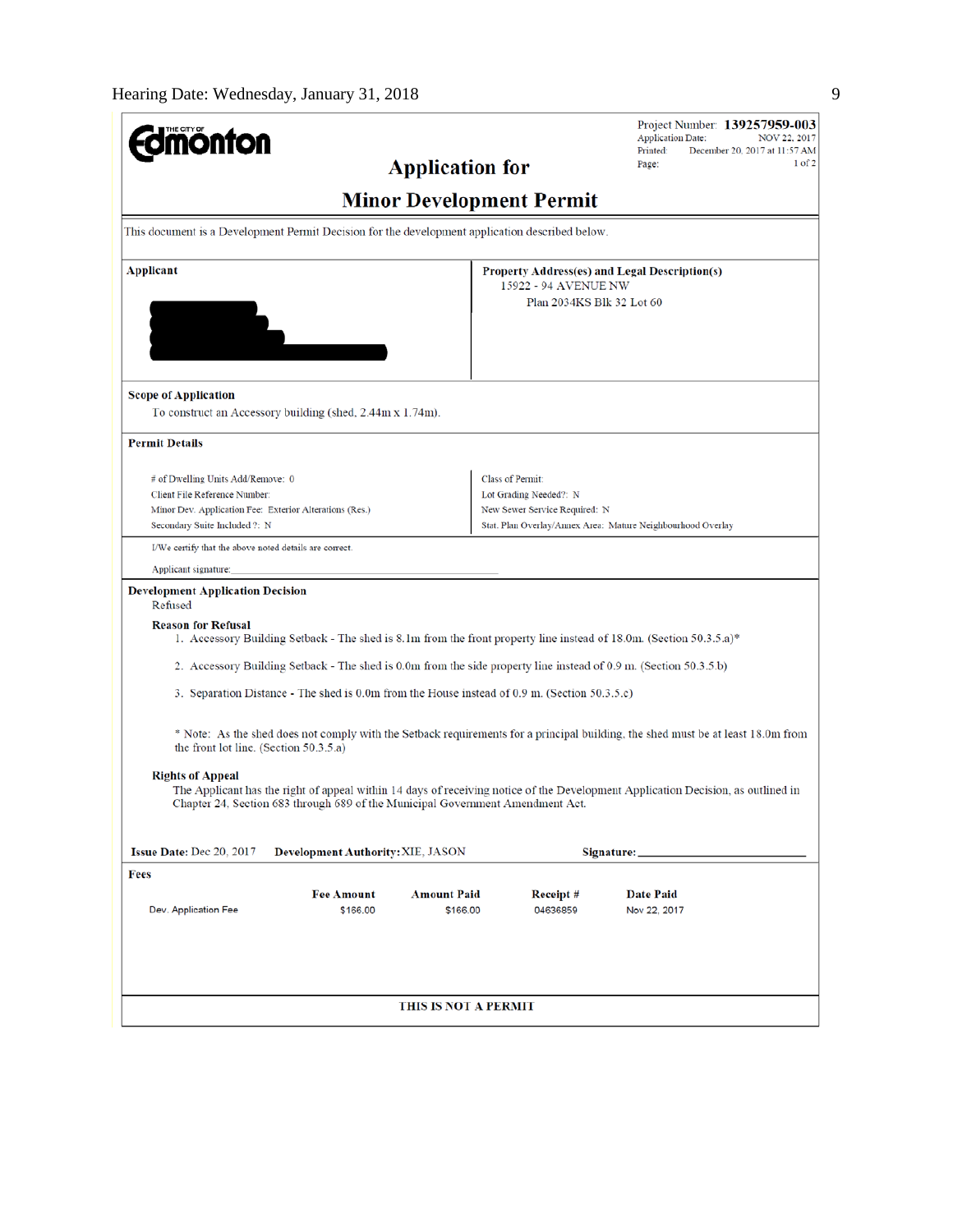| <b>Edmonton</b>                                                 |                                         |                                |                      | Project Number: 139257959-003<br><b>Application Date:</b><br>NOV 22, 2017<br>December 20, 2017 at 11:57 AM<br>Printed: |  |  |  |
|-----------------------------------------------------------------|-----------------------------------------|--------------------------------|----------------------|------------------------------------------------------------------------------------------------------------------------|--|--|--|
|                                                                 | <b>Application for</b>                  |                                |                      | $2$ of $2$<br>Page:                                                                                                    |  |  |  |
| <b>Minor Development Permit</b>                                 |                                         |                                |                      |                                                                                                                        |  |  |  |
| Fees                                                            |                                         |                                |                      |                                                                                                                        |  |  |  |
| Existing Without Permit Penalty Fee<br><b>Total GST Amount:</b> | <b>Fee Amount</b><br>\$166.00<br>\$0.00 | <b>Amount Paid</b><br>\$166.00 | Receipt#<br>04636859 | <b>Date Paid</b><br>Nov 22, 2017                                                                                       |  |  |  |
| <b>Totals for Permit:</b>                                       | \$332.00                                | \$332.00                       |                      |                                                                                                                        |  |  |  |
|                                                                 |                                         |                                |                      |                                                                                                                        |  |  |  |
|                                                                 |                                         |                                |                      |                                                                                                                        |  |  |  |
|                                                                 |                                         |                                |                      |                                                                                                                        |  |  |  |
|                                                                 |                                         |                                |                      |                                                                                                                        |  |  |  |
|                                                                 |                                         |                                |                      |                                                                                                                        |  |  |  |
|                                                                 |                                         |                                |                      |                                                                                                                        |  |  |  |
|                                                                 |                                         |                                |                      |                                                                                                                        |  |  |  |
|                                                                 |                                         |                                |                      |                                                                                                                        |  |  |  |
|                                                                 |                                         |                                |                      |                                                                                                                        |  |  |  |
|                                                                 |                                         |                                |                      |                                                                                                                        |  |  |  |
|                                                                 |                                         |                                |                      |                                                                                                                        |  |  |  |
|                                                                 |                                         |                                |                      |                                                                                                                        |  |  |  |
|                                                                 |                                         |                                |                      |                                                                                                                        |  |  |  |
|                                                                 |                                         |                                |                      |                                                                                                                        |  |  |  |
|                                                                 |                                         |                                |                      |                                                                                                                        |  |  |  |
|                                                                 |                                         |                                |                      |                                                                                                                        |  |  |  |
|                                                                 |                                         |                                |                      |                                                                                                                        |  |  |  |
|                                                                 |                                         |                                |                      |                                                                                                                        |  |  |  |
|                                                                 |                                         |                                |                      |                                                                                                                        |  |  |  |
|                                                                 |                                         |                                |                      |                                                                                                                        |  |  |  |
|                                                                 |                                         |                                |                      |                                                                                                                        |  |  |  |
|                                                                 |                                         | THIS IS NOT A PERMIT           |                      |                                                                                                                        |  |  |  |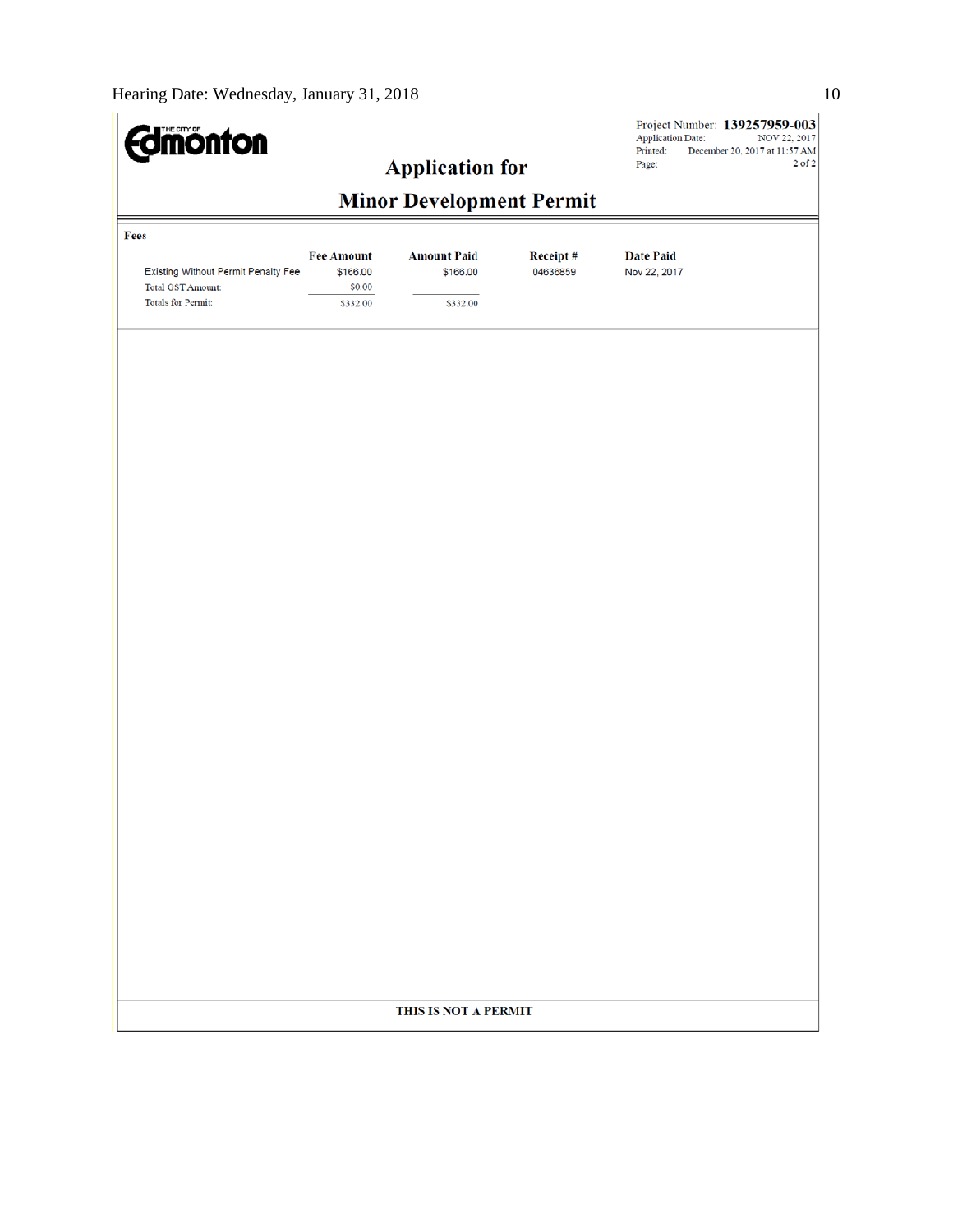

Site Location **Community Contracts** File: SDAB-D-18-015

N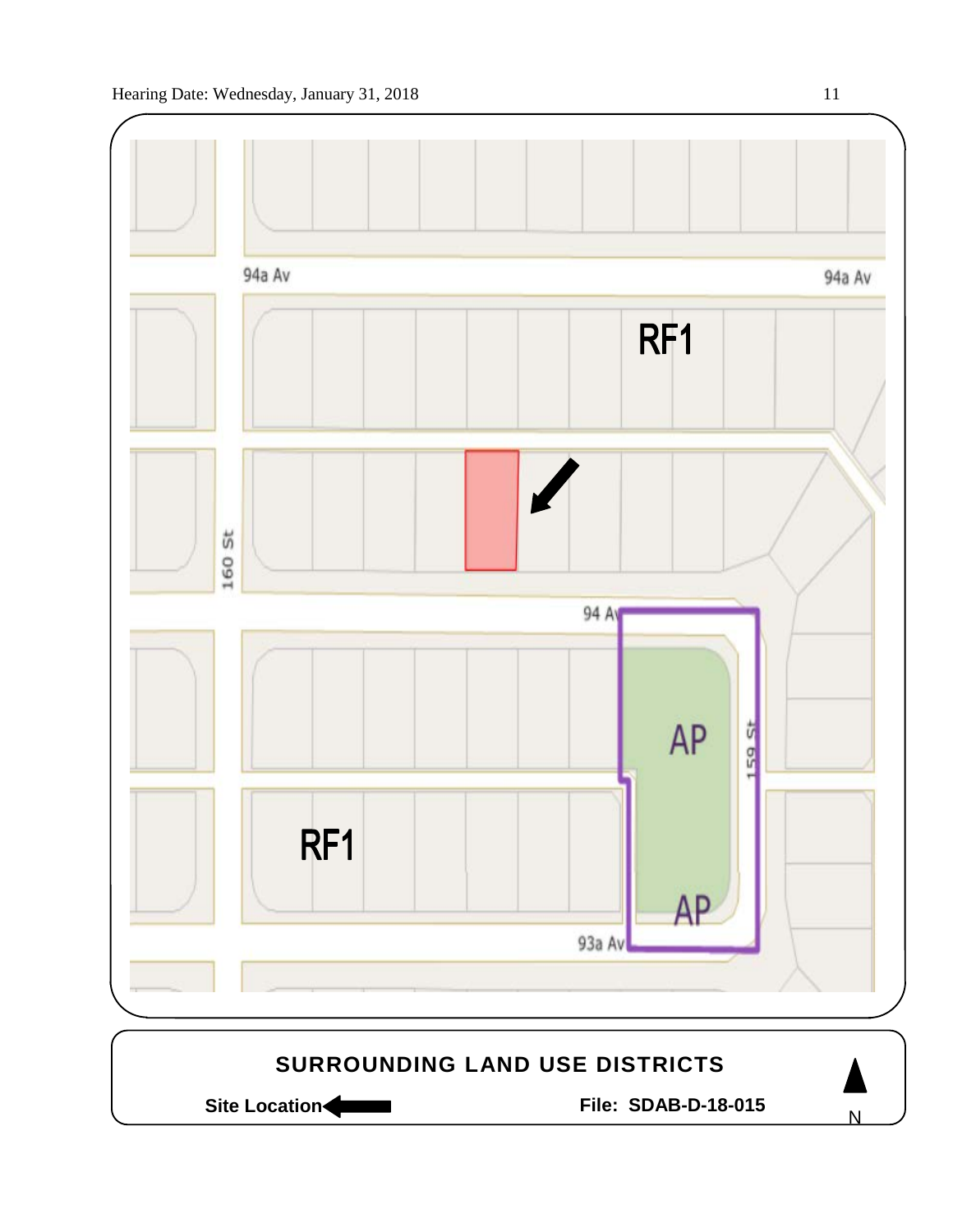| AN APPEAL FROM THE DECISION OF THE DEVELOPMENT OFFICER |                                                                                                               |
|--------------------------------------------------------|---------------------------------------------------------------------------------------------------------------|
| <b>APPELLANT:</b>                                      |                                                                                                               |
| <b>APPLICATION NO.:</b>                                | 182128114-001                                                                                                 |
| <b>APPLICATION TO:</b>                                 | <b>Construct a 3 Dwelling Apartment House</b><br>and to demolish the existing Single<br><b>Detached House</b> |
| <b>DECISION OF THE</b><br>DEVELOPMENT AUTHORITY:       | Refused                                                                                                       |
| <b>DECISION DATE:</b>                                  | July 4, 2016                                                                                                  |
| DATE OF APPEAL:                                        | July 5, 2016                                                                                                  |
| <b>MUNICIPAL DESCRIPTION</b><br>OF SUBJECT PROPERTY:   | 11007 - 85 Avenue NW                                                                                          |
| <b>LEGAL DESCRIPTION:</b>                              | Plan I23A Blk 161 Lot 31                                                                                      |
| ZONE:                                                  | <b>DC1 Garneau Direct Development</b><br><b>Control District</b>                                              |
| <b>OVERLAY:</b>                                        | N/A                                                                                                           |
| <b>STATUTORY PLAN:</b>                                 | Garneau Area Redevelopment Plan                                                                               |

# *Grounds for Appeal*

In 2016, the Appellant provided the following reasons for appealing the decision of the Development Authority:

We are solicitors for SAN Properties Limited, the owner of the lands on which the proposed development is situate. Our client's builder's Development Permit Application has been refused. On behalf of our client, we hereby appeal the refusal on the following grounds:

- 1. The Development Officer failed to follow the directions of Council by failing to consider discretion granted to the Development Officer:
	- a. as set out in the Garneau Area Redevelopment Plan, section DC1..2; and/or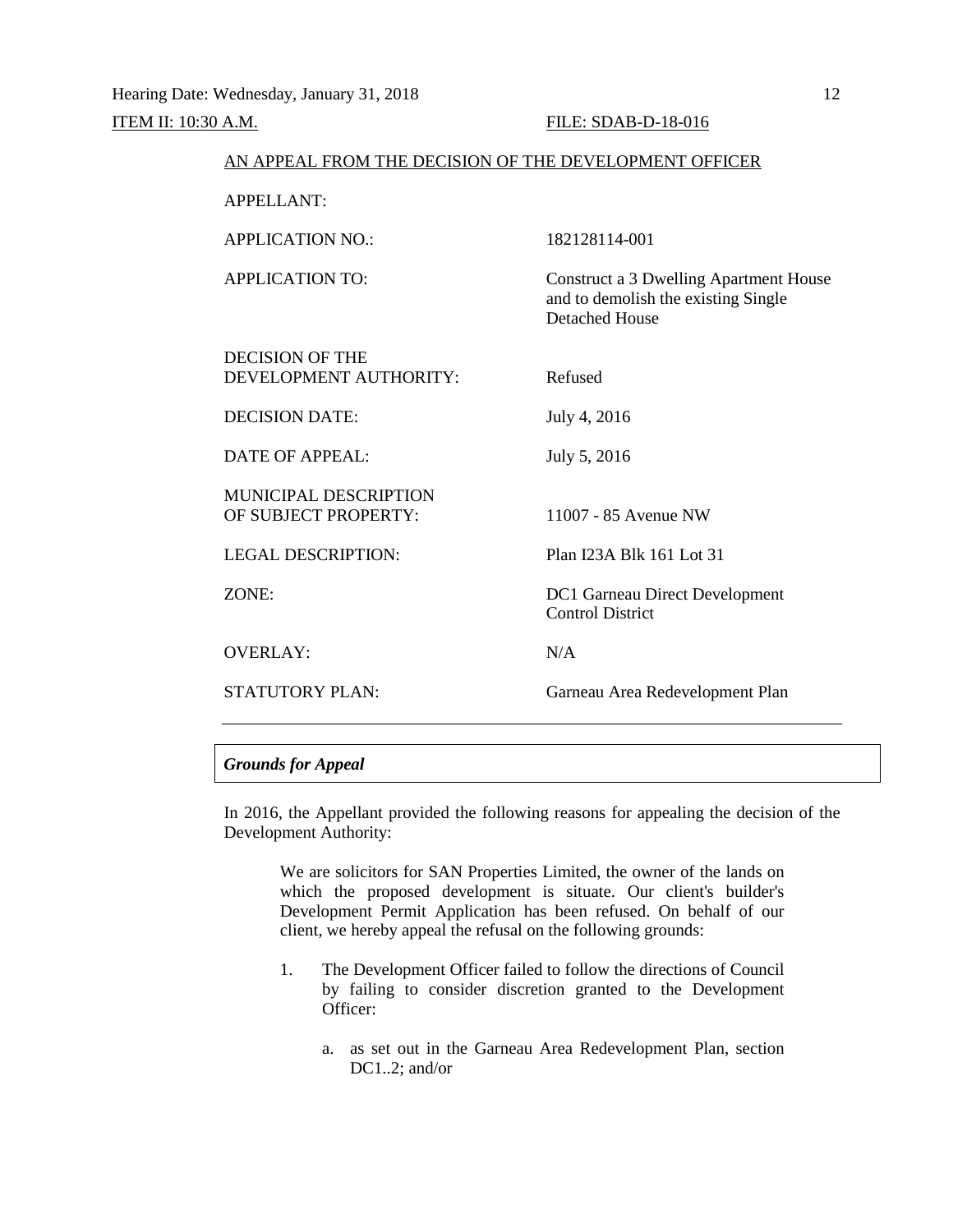- b. in sections 720.3, 11.2(5) and 11.3 of the Zoning Bylaw to the extent the Development Officer failed to consider the propriety of granting a variance relative to the Development Permit Application.
- 2. The Development Officer failed to consider the impact of the proposed development on the existing character of built forms and on the existing streetscape.
- 3. In the particular circumstances of this application, the proposed development meets the requirements for a variance a provided in section 687(3)(d) of the Municipal Government Act.
- 4. Such further and other reasons as may be presented at the hearing of this appeal.

# *General Matters*

### **Appeal History:**

On July 5, 2016, the Applicant for the subject development appealed the Development Authority's refusal decision to the Subdivision and Development Appeal Board.

In a decision issued on September 22, 2016, the Subdivision and Development Appeal Board allowed the appeal, revoked the decision of the Development Authority, and granted the development subject to various conditions.

That decision was appealed to the Alberta Court of Appeal by the Garneau Community League.

On November 14, 2017, the Court issued its decision in *Garneau Community League v Edmonton (City),* 2017 ABCA 374. In that decision, the Court held at paragraph 29:

To the extent that council's directions gave a development authority the ability to consider "the merits of the development", the subdivision and development appeal board has similar authority. However, there is no basis for a subdivision and development appeal board to have broader powers on appeal than the development authority with respect to land in a direct control district.

And at paragraph 40:

In summary, the SDAB is entitled to substitute its decision for that of the Development Officer having found, correctly, that he failed to follow the direction of Council. However, because this property is zoned direct control, section 641(4) [now section 685(4)] applies and the SDAB must also follow the directions of Council. In particular, the broad variance provisions of section 11(5) of the [*Land Use Bylaw 5996* (the "Bylaw")]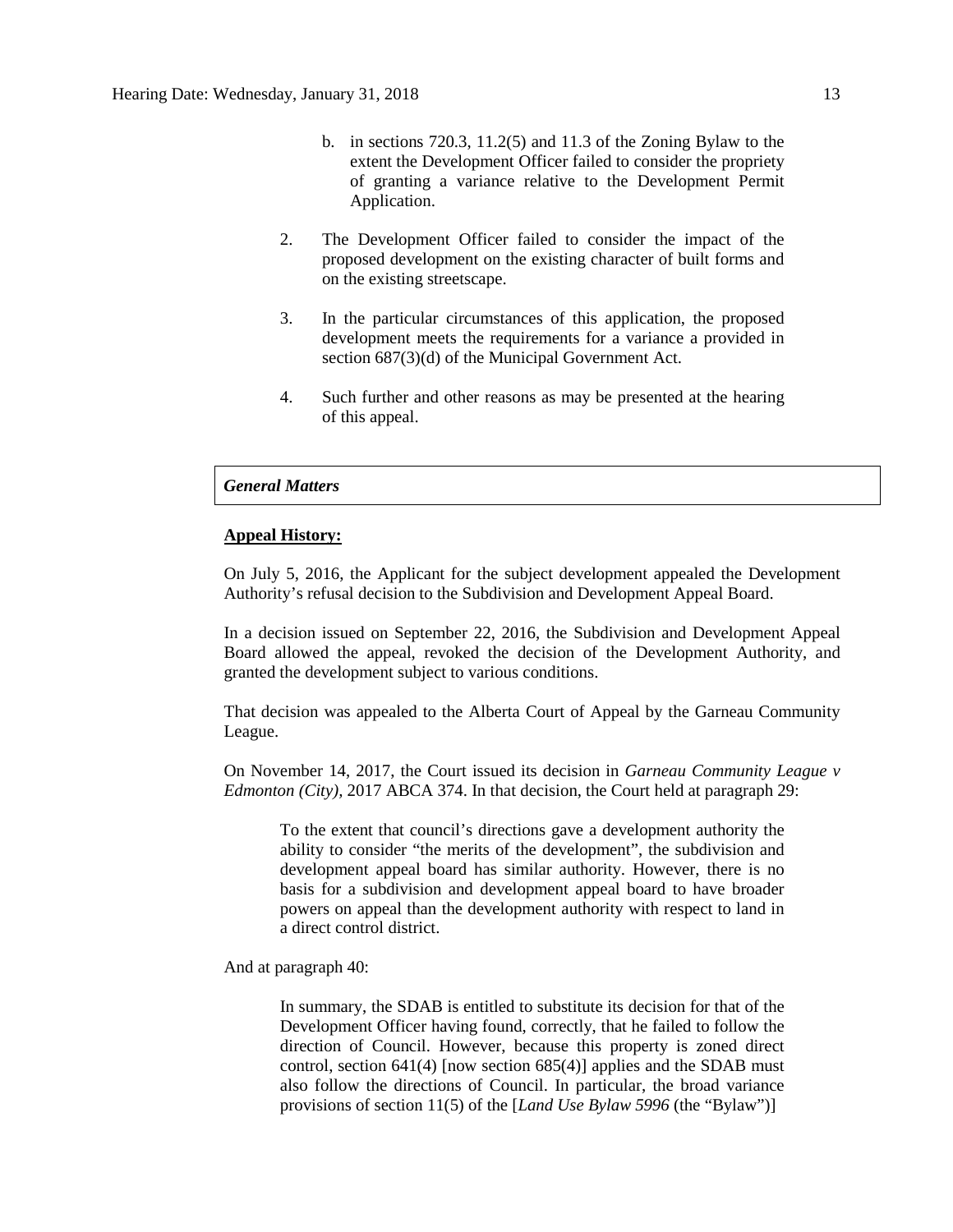(and section 687(3)(d) of the *Municipal Government Act*) are constrained by section 11.6(3) of the Bylaw. It provides that "where the issuance of a Development Permit for any use involves the exercise of any specified discretion ... to relax a regulation of a District or any other regulation of this Bylaw, he shall not permit any additional variance from that regulation pursuant to Section 11.5."

The Court cancelled the 2016 decision of the Board and referred the matter back to the Board, with the following directions (para 41):

- **a. the SDAB is required by section 641(4)(b) of the Municipal Government Act to make its decision "in accordance with the directions" of Council; and**
- **b. variances from minimum setback or other requirements specified in RF3 may only be granted pursuant for individual applications, where such "relaxations would assist in the achievement of the development criteria in Clauses 3, 4 and 5" [of the development regulations under DC1 Garneau Direct Development Control District].**

### **Direct Control Districts:**

The *Municipal Government Act*, RSA 2000, c M-26 states the following:

### **Grounds for Appeal**

**685(4)** Despite subsections (1), (2) and (3), if a decision with respect to a development permit application in respect of a direct control district

- (a) is made by a council, there is no appeal to the subdivision and development appeal board, or
- (b) is made by a development authority, the appeal is limited to whether the development authority followed the directions of council, and if the subdivision and development appeal board finds that the development authority did not follow the directions it may, in accordance with the directions, substitute its decision for the development authority's decision.

The Development Officer's decision references the Garneau Area Redevelopment Plan (Bylaw 6221), which was passed in 1982. The Garneau Area Redevelopment Plan refers to the Land Use Bylaw in effect at the time it was passed, which was the old Land Use Bylaw 5996.

### Section 2.7 of the *Edmonton Zoning Bylaw* states:

Unless there is an explicit statement to the contrary in a Direct Control District or Provision, any reference in a Direct Control District or Direct Control Provision to a land use bylaw shall be deemed to be a reference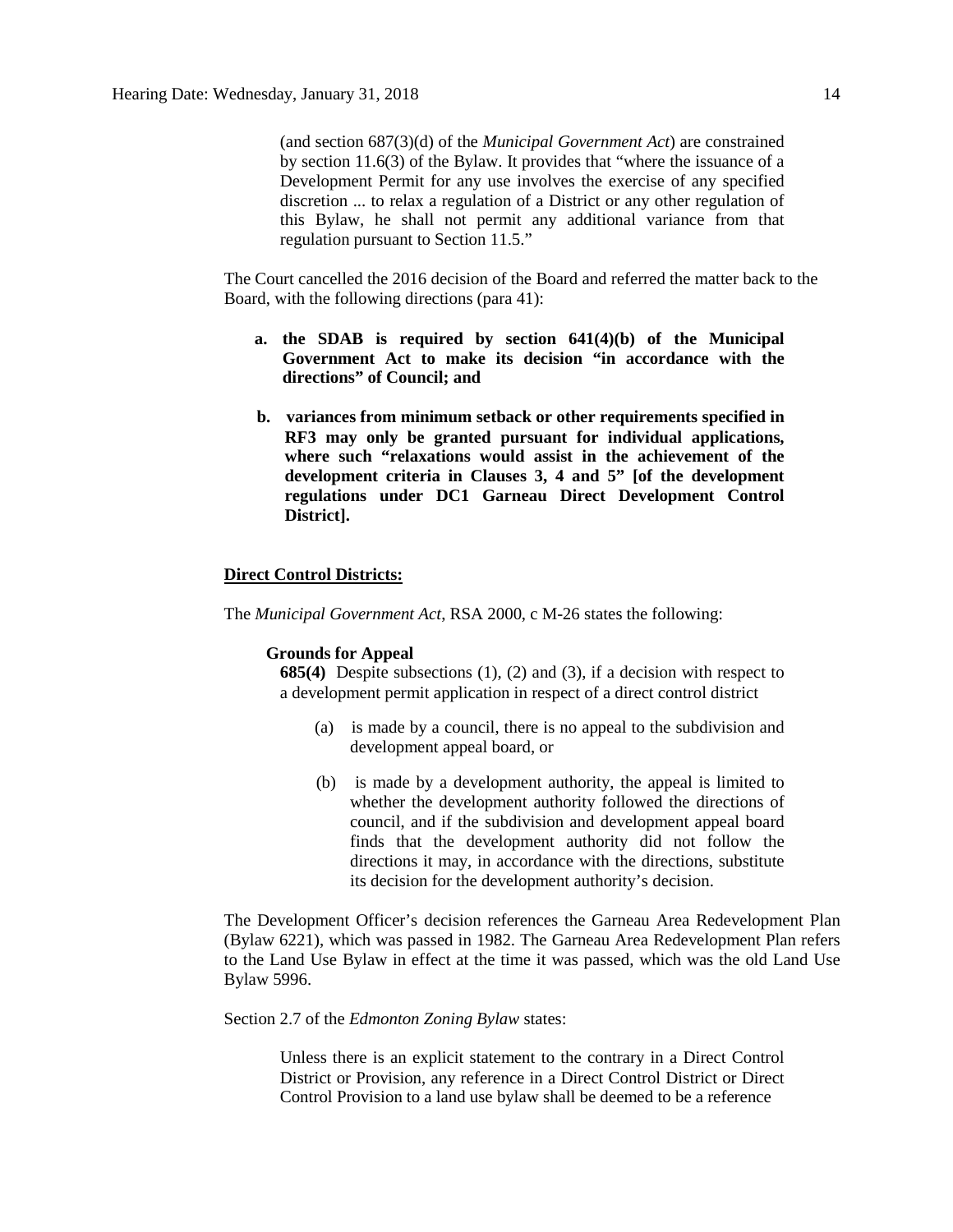to the land use bylaw that was in effect at the time of the creation of the Direct Control District or Provision.

In *Parkdale-Cromdale Community League Association v Edmonton (City)*, 2007 ABCA 309, the Court of Appeal of Alberta held that section 2.7 of the *Edmonton Zoning Bylaw* applies only if there is an express cross-reference in a Direct Control Bylaw passed before 2001 to a provision of the old Land Use Bylaw 5996. In the absence of an express reference in the Direct Control Bylaw to the old Land Use Bylaw 5996, section 2.7 does not prevail over section 2.4 of the *Edmonton Zoning Bylaw*.

# **General Provisions from the Edmonton Land Use Bylaw 5996***:*

Section 10.1(1) of the Land Use Bylaw 5996 states:

**Apartment Housing** means development consisting of one or more Dwellings contained within a building in which the Dwellings are arranged in any horizontal or vertical configuration, which does not conform to the definition of any other Residential Use Class.

Sections 11.5 and 11.6 with respect to the Development Officer's authority provide as follows:

## **11.5 Variance to Regulations**

The Development Officer may approve, with or without conditions, an application for development that does not comply with this Bylaw:

1) where the proposed development would not, in his opinion:

a) unduly interfere with the amenities of the neighbourhood; or

b) materially interfere with or affect the use, enjoyment or value of neighbouring properties; and

2) the proposed development would, in his opinion, conform with the use prescribed for that land or building in this Bylaw.

# **11.6 Limitation of Variance**

In approving an application for a permit pursuant to Section 11.5 the Development Officer shall adhere to the following:

1) a variance shall be considered only in cases of unnecessary hardship or practical difficulties peculiar to the use, character, or situation of land or a building, which are not generally common to other land in the same District;

2) except as otherwise provided in this Bylaw, there shall be no variance from maximum height, floor area ratio and density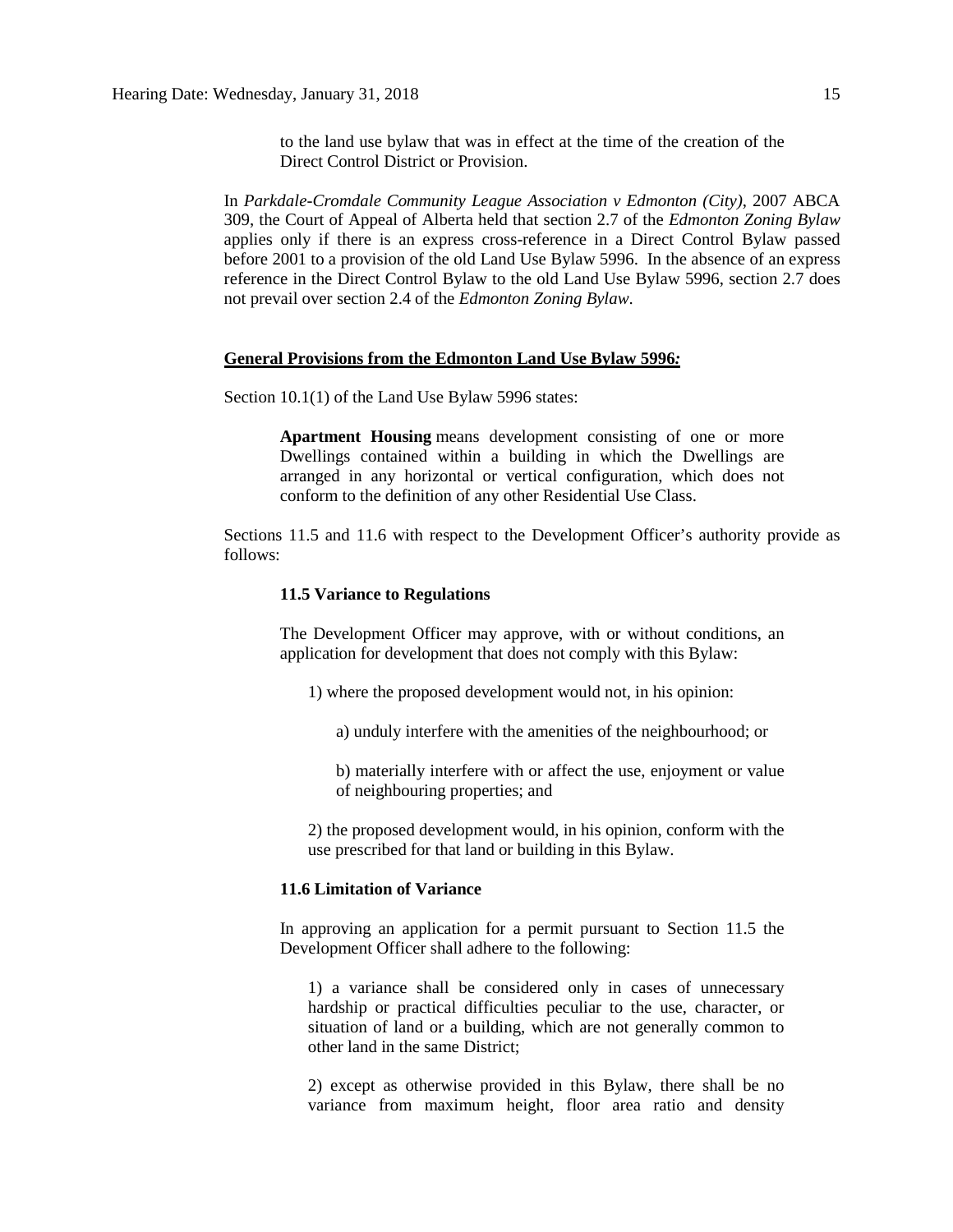3) where the issuance of a Development Permit for any use involves the exercise of any specified discretion of the Development Officer to relax a regulation of a District or any other regulation of this Bylaw, he shall not permit any additional variance from that regulation pursuant to Section 11.5; and

4) the General Purpose of the appropriate Districts.

# Section 710.1 of the Land Use Bylaw 5996 states that the **General Purpose** of the **DC1 Direct Development Control District** is:

To provide a Direct Control District for detailed, sensitive control of the use, development, siting and design of buildings and disturbance of land where this is necessary to establish, preserve or enhance:

- a) areas of unique character or special environmental concern, as identified and specified in an Area Structure Plan or Area Redevelopment Plan; or
- b) areas or sites of special historical, cultural, paleontological, archaeological, prehistorical, natural, scientific, or aesthetic interest, as designated under the Historical Resources Act, 1980.

Section 710.4 of the Land Use Bylaw 5996 states:

# **710.4 Development Regulations**

1. All developments shall comply with the development regulations contained in an approved Area Redevelopment Plan or Area Structure Plan, except that any regulations or conditions applying as a result of designation of a historical resource under the Historical Resources Act, shall take precedence.

2. In the case of designated historical resources, any application to demolish, alter, restore or repair a building or structure, or to excavate or otherwise disturb land, shall require prior written authority, in accordance with the Historical Resources Act, 1980.

3. A development may also be evaluated with respect to its compliance with:

- a. the objectives and policies of an applicable Statutory Plan;
- b. the General Regulations and Special Land Use Provisions of this Bylaw; and
- c. the regulations of abutting Land Use Districts.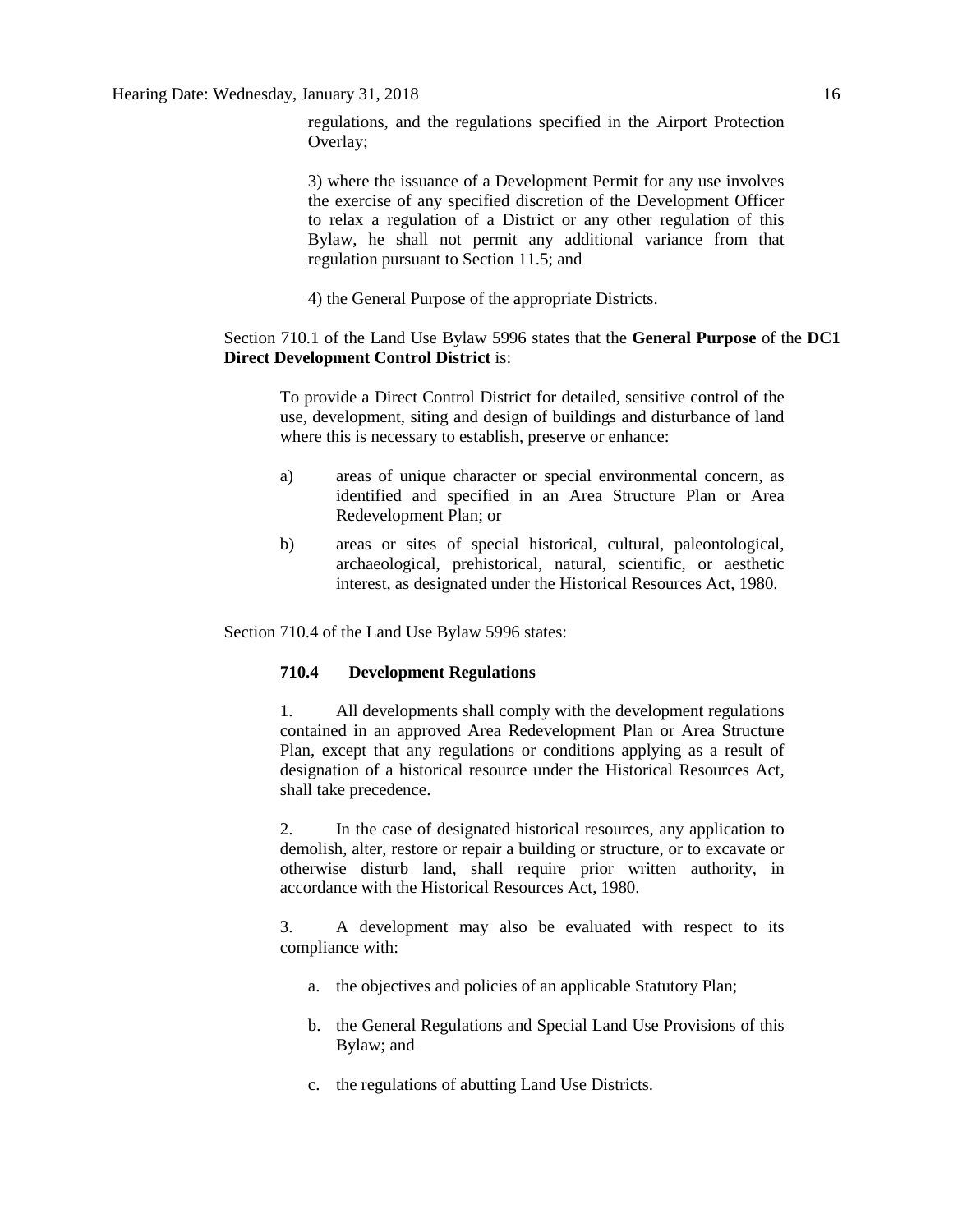# **Garneau Area Redevelopment Plan (Bylaw 6221) and DC1 (Garneau Direct Development Control District)**

The Garneau Area Redevelopment Plan Bylaw 6221 (as amended) was adopted by Council on May 25, 1982. This Statutory Plan incorporated **DC1 Garneau Direct Development Control District**, see pages 147-48 of the Garneau Area Redevelopment Plan, a portion of which has been excerpted below:

- **Area of Application:** Portions of Sub area 1 north of 83 Avenue between 111 Street and 109 Street, designated DC1 in Bylaw 6220 amending the Land Use Bylaw.
- **Rationale:** The Garneau Plan in Policy 1.1 identifies the subject area as a "Special Character Residential Area" contributing to the city as a whole a precinct of older detached housing having interesting architectural detailing and variety in built form. This District is intended to encourage the retention and rehabilitation of existing structures while allowing for infill redevelopment. The regulations associated with this District are intended to ensure that all rehabilitation and redevelopment activities are sensitive to the existing character of both the built form and its relationship to existing streetscapes.

**Uses:**

The following uses will be considered in this area:

…

(6) Apartment Housing, containing not more than 4 dwellings.

## **Development Criteria:**

The following development criteria shall apply to developments within this District pursuant to Section 710.4 of the Land Use Bylaw.

- 1. The General Regulations and Special Land Use Provisions of the Land Use Bylaw.
- 2. The development regulations of the RF3 (Low Density Redevelopment) District, provided that the Development Officer may relax these regulations for individual applications, where such relaxations would assist in the achievement of the development criteria in Clauses 3, 4 and 5 below.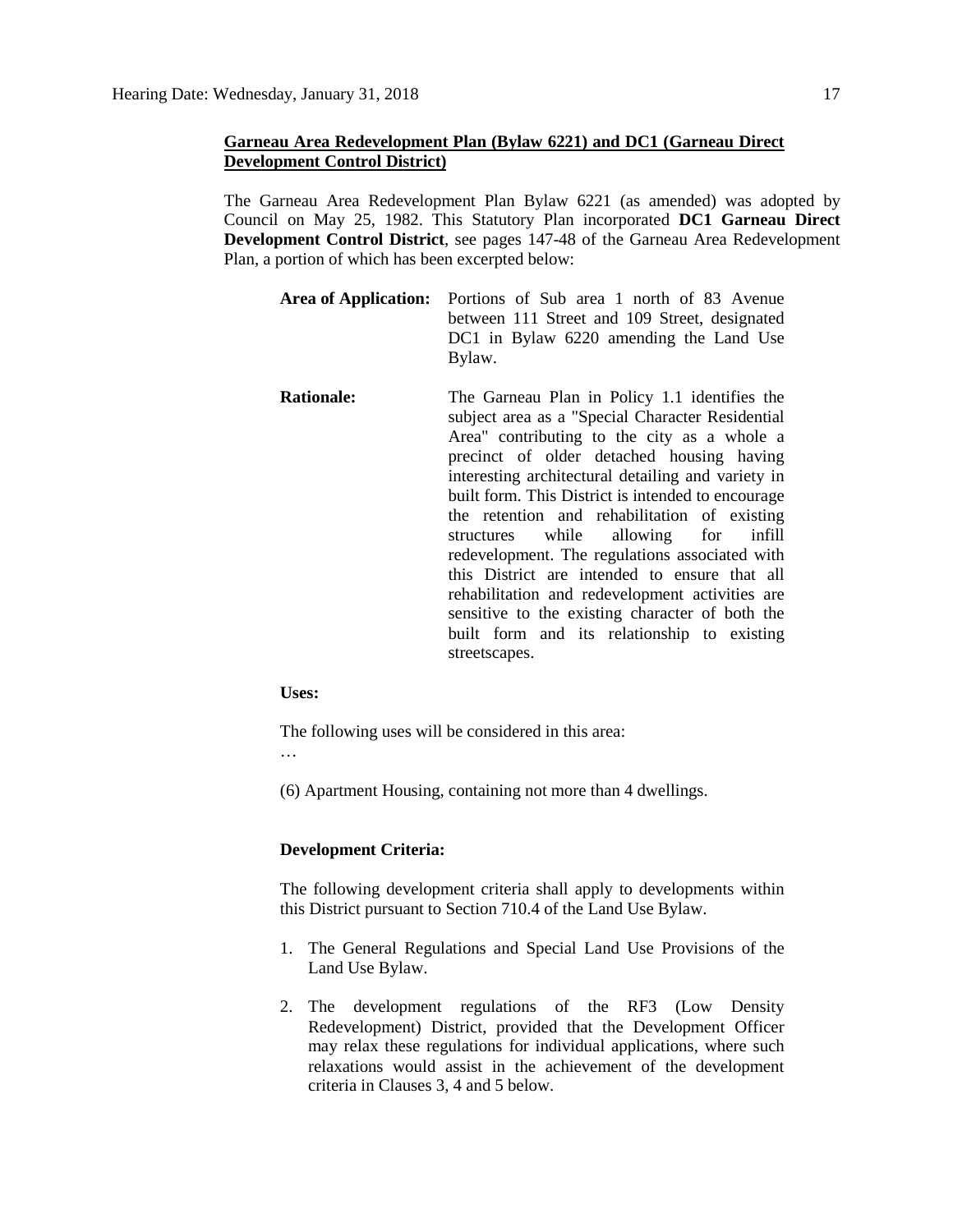- 3. New developments or additions to existing buildings shall be compatible with the scale, massing and siting of adjacent buildings along the same street frontage.
- 4. The rehabilitation and renovation of existing buildings shall retain the original details of rooflines, doors and windows, trim, exterior finishing materials and similar architectural features to the greatest extent practical.
- 5. The design and appearance of new developments shall incorporate building details and finishing materials which are common to the domestic architecture of the turn of the century and early 1920's detached housing in the area.
- 6. Existing trees and vegetation shall be retained wherever possible and where removal for new construction

# *Reduced Side Setback*

Section 140.4(8)(a) of the Land Use Bylaw 5996 states:

- 8. Side Yards shall be established on the following basis;
	- a) Side Yards shall total at least 20 percent of the site width, but the requirement shall not be more than 6.0 metres (19.7 feet) with a minimum Side Yard of 1.2 metres (3.94 feet) except that the minimum Side Yard for buildings over 7.5 metres (24.6 feet) in Height shall be 2 metres (6.6 feet).

# **Development Officer's Determination**

Reduced Side Setback - The distance from the house to the property line shared with 11009 - 85 Avenue (West side lot line) is 1.2 metres instead of 2.0 metres and the

distance from the house to the property line shared with 11003 - 85 Avenue (East side lot line) is 1.2 metres instead of 2.0 metres (Section 140.4.8.a). [unedited]

# Notice to Applicant/Appellant

Provincial legislation requires that the Subdivision and Development Appeal Board issue its official decision in writing within fifteen days of the conclusion of the hearing. Bylaw No. 11136 requires that a verbal announcement of the Board's decision shall be made at the conclusion of the hearing of an appeal, but the verbal decision is not final nor binding on the Board until the decision has been given in writing in accordance with the *Municipal Government Act.*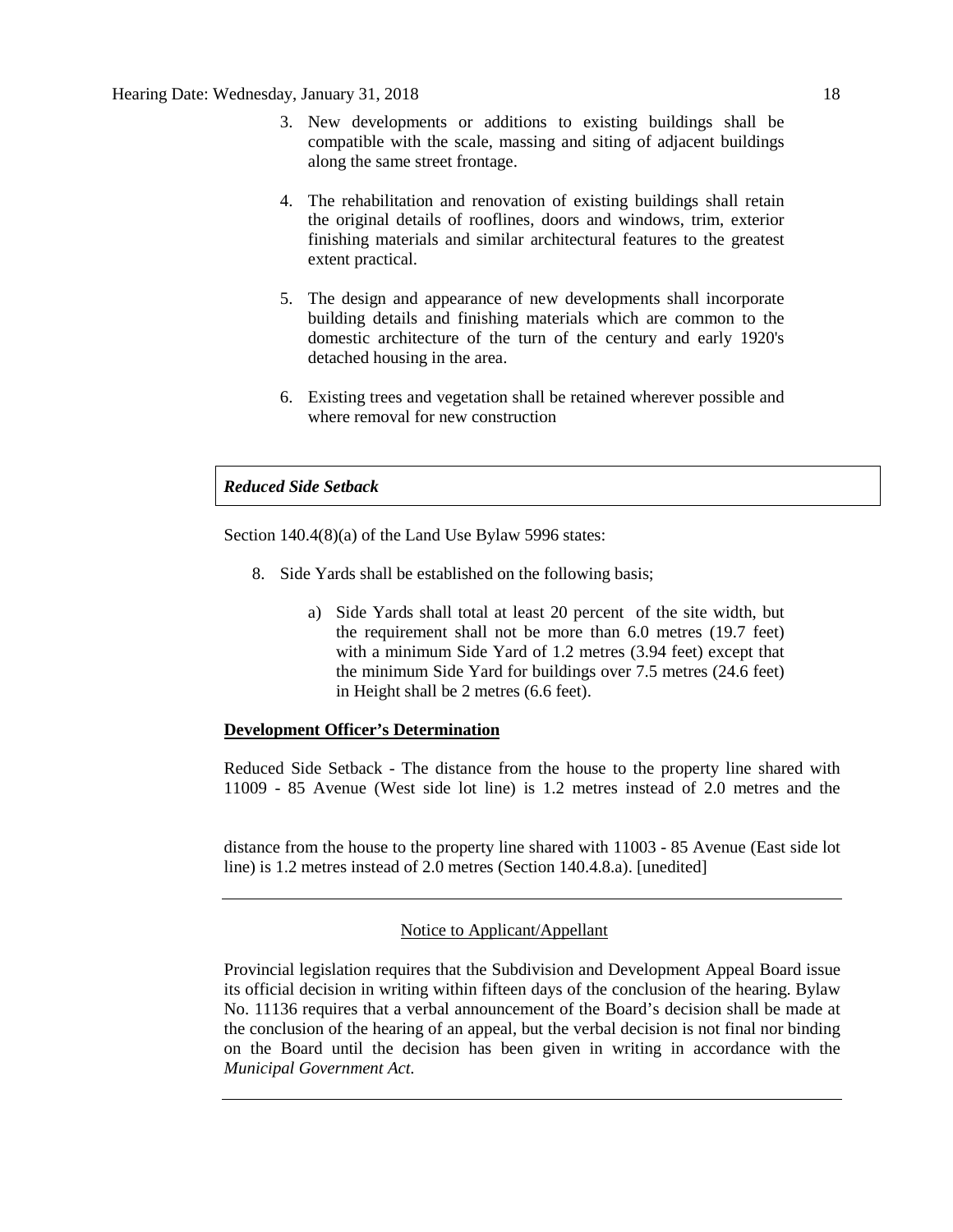| <b>mönton</b>                                                                                   |                                     |                                                                                |                                       | Project Number: 182128114-001<br><b>Application Date:</b>                                                                                                                                                                                                        | NOV 06, 2015 |  |  |
|-------------------------------------------------------------------------------------------------|-------------------------------------|--------------------------------------------------------------------------------|---------------------------------------|------------------------------------------------------------------------------------------------------------------------------------------------------------------------------------------------------------------------------------------------------------------|--------------|--|--|
|                                                                                                 | Printed:<br>July 4, 2016 at 9:10 AM |                                                                                |                                       |                                                                                                                                                                                                                                                                  |              |  |  |
|                                                                                                 | <b>Application for</b>              | Page:                                                                          | $1$ of $2$                            |                                                                                                                                                                                                                                                                  |              |  |  |
| <b>Major Development Permit</b>                                                                 |                                     |                                                                                |                                       |                                                                                                                                                                                                                                                                  |              |  |  |
| This document is a Development Permit Decision for the development application described below. |                                     |                                                                                |                                       |                                                                                                                                                                                                                                                                  |              |  |  |
| Applicant<br>Property Address(es) and Legal Description(s)                                      |                                     |                                                                                |                                       |                                                                                                                                                                                                                                                                  |              |  |  |
|                                                                                                 |                                     | 11007 - 85 AVENUE NW<br>Plan I23A Blk 161 Lot 31                               |                                       |                                                                                                                                                                                                                                                                  |              |  |  |
|                                                                                                 |                                     |                                                                                |                                       |                                                                                                                                                                                                                                                                  |              |  |  |
|                                                                                                 |                                     |                                                                                | <b>Specific Address(es)</b>           |                                                                                                                                                                                                                                                                  |              |  |  |
|                                                                                                 |                                     | Suite:                                                                         |                                       | 101, 11007 - 85 AVENUE NW                                                                                                                                                                                                                                        |              |  |  |
|                                                                                                 |                                     | Suite:                                                                         |                                       | 201, 11007 - 85 AVENUE NW                                                                                                                                                                                                                                        |              |  |  |
|                                                                                                 |                                     | Suite:                                                                         |                                       | <b>BSMT, 11007 - 85 AVENUE NW</b>                                                                                                                                                                                                                                |              |  |  |
|                                                                                                 |                                     |                                                                                | Entryway: 11007 - 85 AVENUE NW        |                                                                                                                                                                                                                                                                  |              |  |  |
|                                                                                                 |                                     | Building:                                                                      | 11007 - 85 AVENUE NW                  |                                                                                                                                                                                                                                                                  |              |  |  |
| <b>Scope of Application</b>                                                                     |                                     |                                                                                |                                       |                                                                                                                                                                                                                                                                  |              |  |  |
| To construct a 3 Dwelling Apartment House and to demolish the existing Single Detached House.   |                                     |                                                                                |                                       |                                                                                                                                                                                                                                                                  |              |  |  |
|                                                                                                 |                                     |                                                                                |                                       |                                                                                                                                                                                                                                                                  |              |  |  |
| <b>Permit Details</b>                                                                           |                                     |                                                                                |                                       |                                                                                                                                                                                                                                                                  |              |  |  |
| <b>Class of Permit:</b>                                                                         |                                     | <b>Contact Person:</b>                                                         |                                       |                                                                                                                                                                                                                                                                  |              |  |  |
| Gross Floor Area (sq.m.): 363.8                                                                 |                                     |                                                                                | Lot Grading Needed?: Y                |                                                                                                                                                                                                                                                                  |              |  |  |
| New Sewer Service Required: Y                                                                   |                                     |                                                                                | NumberOfMainFloorDwellings: 1         |                                                                                                                                                                                                                                                                  |              |  |  |
| Site Area (sq. m.): 405                                                                         |                                     |                                                                                | Stat. Plan Overlay/Annex Area: (none) |                                                                                                                                                                                                                                                                  |              |  |  |
| I/We certify that the above noted details are correct.                                          |                                     |                                                                                |                                       |                                                                                                                                                                                                                                                                  |              |  |  |
| Applicant signature:                                                                            |                                     |                                                                                |                                       |                                                                                                                                                                                                                                                                  |              |  |  |
| <b>Development Application Decision</b><br>Refused                                              |                                     |                                                                                |                                       |                                                                                                                                                                                                                                                                  |              |  |  |
| <b>Reason for Refusal</b><br>1.2m instead of 2.0m (Section 140.4.8.a)                           |                                     |                                                                                |                                       | Reduced Side Setback - The distance from the house to the property line shared with 11009 - 85 Avenue (West side lot line) is<br>1.2m instead of 2.0m and the distance from the house to the property line shared with 11003 - 85 Avenue (East side lot line) is |              |  |  |
| <b>Rights of Appeal</b>                                                                         |                                     | Chapter 24, Section 683 through 689 of the Municipal Government Amendment Act. |                                       | The Applicant has the right of appeal within 14 days of receiving notice of the Development Application Decision, as outlined in                                                                                                                                 |              |  |  |
| Issue Date: Jul 04, 2016                                                                        |                                     | Development Authority: HARRISON, MARK                                          |                                       | Signature: _                                                                                                                                                                                                                                                     |              |  |  |
| Fees                                                                                            |                                     |                                                                                |                                       |                                                                                                                                                                                                                                                                  |              |  |  |
|                                                                                                 | <b>Fee Amount</b>                   | <b>Amount Paid</b>                                                             | Receipt#                              | <b>Date Paid</b>                                                                                                                                                                                                                                                 |              |  |  |
| Lot Grading Fee                                                                                 | \$275.00                            | \$275.00                                                                       | 02877264                              | Nov 06, 2015                                                                                                                                                                                                                                                     |              |  |  |
| Major Dev. Application Fee                                                                      | \$770.00                            | \$770.00                                                                       | 02877264                              | Nov 06, 2015                                                                                                                                                                                                                                                     |              |  |  |
|                                                                                                 |                                     |                                                                                |                                       |                                                                                                                                                                                                                                                                  |              |  |  |
|                                                                                                 |                                     | THIS IS NOT A PERMIT                                                           |                                       |                                                                                                                                                                                                                                                                  |              |  |  |
|                                                                                                 |                                     |                                                                                |                                       |                                                                                                                                                                                                                                                                  |              |  |  |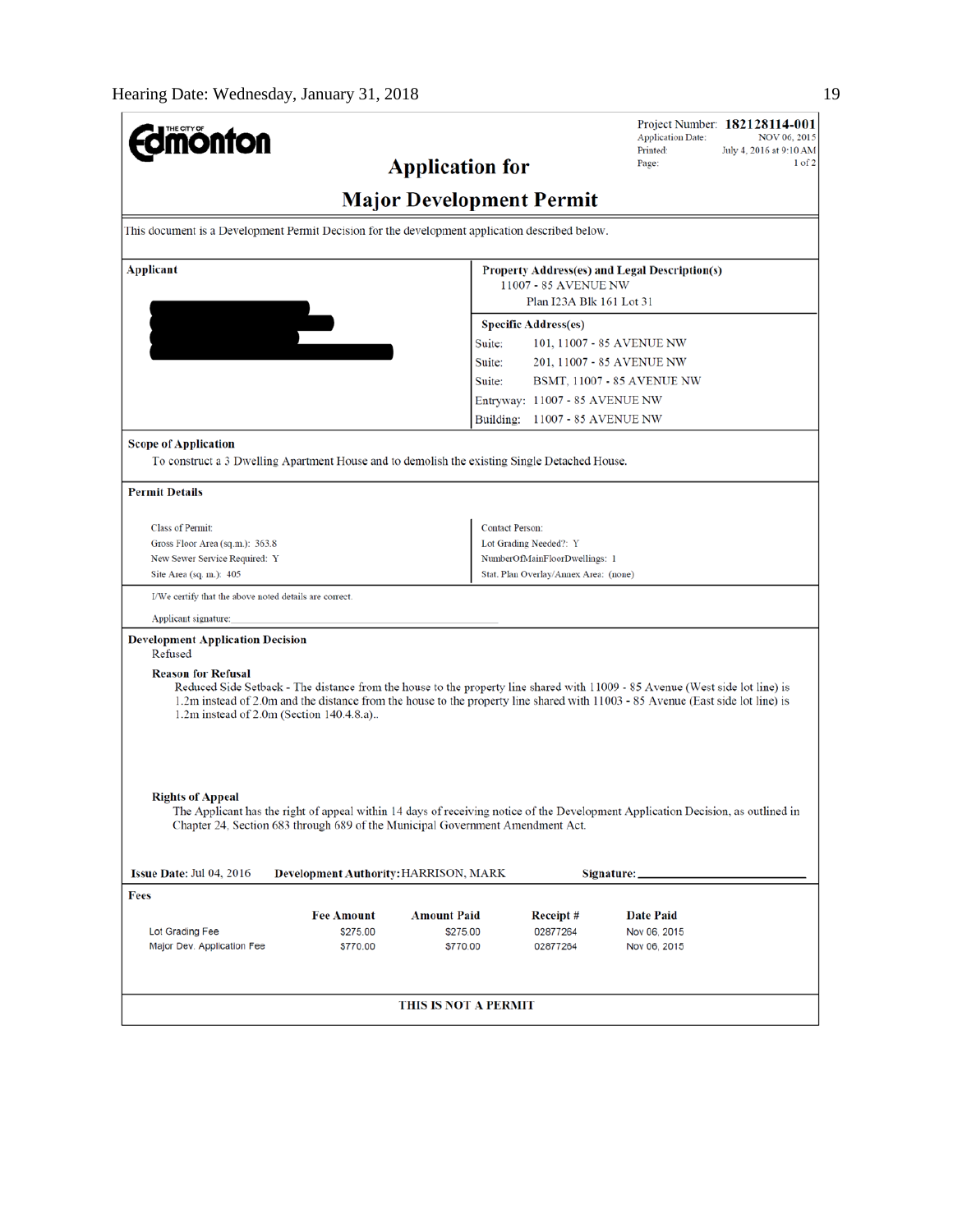| <b>dmönton</b>                                              |                                           |                        |          | <b>Application Date:</b><br>Printed: | Project Number: 182128114-001<br>NOV 06, 2015<br>July 4, 2016 at 9:10 AM |  |  |
|-------------------------------------------------------------|-------------------------------------------|------------------------|----------|--------------------------------------|--------------------------------------------------------------------------|--|--|
|                                                             |                                           | <b>Application for</b> |          | Page:                                | $2$ of $2$                                                               |  |  |
| <b>Major Development Permit</b>                             |                                           |                        |          |                                      |                                                                          |  |  |
| Fees                                                        |                                           |                        |          |                                      |                                                                          |  |  |
| Sanitary Sewer Trunk Fund 2012+<br><b>Total GST Amount:</b> | <b>Fee Amount</b><br>\$2,198.00<br>\$0.00 | <b>Amount Paid</b>     | Receipt# | <b>Date Paid</b>                     |                                                                          |  |  |
| Totals for Permit:<br>$(S2, 198.00$ outstanding)            | \$3,243.00                                | \$1,045.00             |          |                                      |                                                                          |  |  |
|                                                             |                                           |                        |          |                                      |                                                                          |  |  |
|                                                             |                                           |                        |          |                                      |                                                                          |  |  |
|                                                             |                                           |                        |          |                                      |                                                                          |  |  |
|                                                             |                                           |                        |          |                                      |                                                                          |  |  |
|                                                             |                                           |                        |          |                                      |                                                                          |  |  |
|                                                             |                                           |                        |          |                                      |                                                                          |  |  |
|                                                             |                                           |                        |          |                                      |                                                                          |  |  |
|                                                             |                                           |                        |          |                                      |                                                                          |  |  |
|                                                             |                                           |                        |          |                                      |                                                                          |  |  |
|                                                             |                                           |                        |          |                                      |                                                                          |  |  |
|                                                             |                                           |                        |          |                                      |                                                                          |  |  |
|                                                             |                                           |                        |          |                                      |                                                                          |  |  |
|                                                             |                                           |                        |          |                                      |                                                                          |  |  |
|                                                             |                                           |                        |          |                                      |                                                                          |  |  |
|                                                             |                                           |                        |          |                                      |                                                                          |  |  |
|                                                             |                                           |                        |          |                                      |                                                                          |  |  |
|                                                             |                                           |                        |          |                                      |                                                                          |  |  |
|                                                             |                                           |                        |          |                                      |                                                                          |  |  |
|                                                             |                                           |                        |          |                                      |                                                                          |  |  |
|                                                             |                                           |                        |          |                                      |                                                                          |  |  |
|                                                             |                                           |                        |          |                                      |                                                                          |  |  |
|                                                             |                                           | THIS IS NOT A PERMIT   |          |                                      |                                                                          |  |  |